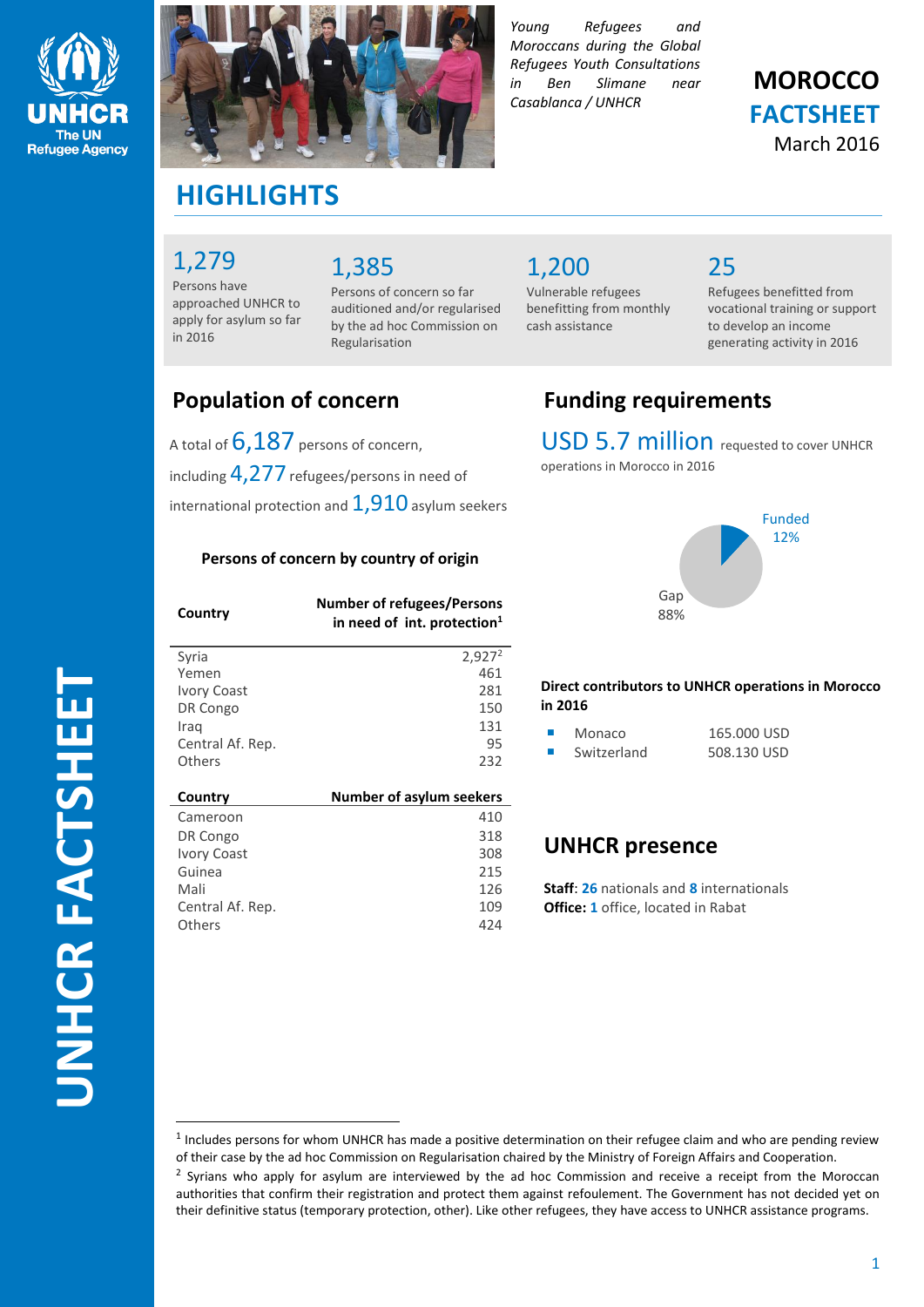# **WORKING WITH PARTNERS**

- **The Ministry of Foreign Affairs and Cooperation (MFAC) is UNHCR's main official counterpart. UNHCR also** collaborates with the Ministries of Interior, Justice, Education, Health, Labour and Migration as well as with the National Council on Human Rights (in charge of the promotion and protection of refugee and asylum seekers' rights), the Inter-Ministerial Delegation for Human Rights (in charge of the development of a new legal and institutional framework), the Higher Institute of the Judiciary (*Institut Supérieur de la Magistrature)*, the police and the royal gendarmerie.
- With other UN agencies, UNHCR is involved in the United Nations' Development Agreement Framework (UNDAF) process, the thematic groups on migration (which serves as UN coordination platform for developing a comprehensive approach to support management of mixed migration flows), gender, HIV/AIDS, communication (UNCG), operations and monitoring and evaluation.
- UNHCR engages with donors, journalists and civil society to improve the protection environment and to ensure access to social services and assistance for refugees and asylum seekers.

# **MAIN ACTIVITIES**

### **Protection**

- **Pending the establishment of a national asylum system, UNHCR continues to register new asylum-seekers and to** intervene in cases of arrest, detention and other protection issues. UNHCR works closely with Moroccan authorities to ensure the optimal protection of refugees and asylum seekers. More particularly, UNHCR supports the *Bureau des Réfugiés et des Apatrides* of the MFAC and the inter-ministerial committee in charge of the regularisation process. Regularisation by Moroccan authorities includes an interview with UNHCR-recognised refugees and the issuance of a refugee card - the process for Syrian nationals differs slightly.
- UNHCR works with a private law firm (Cabinet Lemseguem) to provide legal aid services to refugees and asylum seekers, including counselling, legal assistance (i.e. file complaints, assist to obtain birth certificates, etc.) and representation in Moroccan courts.
- A referral system is in place for survivors of sexual and gender-based violence, to ensure their access to medical, social/psychological care and legal aid. This support is provided by UNHCR partners *Fondation Orient Occident* (FOO) and *Association Action Urgence* (AAU), and local NGOs (*Caritas, Association de lutte contre le SIDA – ALCS*).

### **Outreach and community-based activities**

- UNHCR collaborates with the *Organisation Marocaine des Droits de l'Homme* (OMDH) in Oujda. A Protection Working Group bringing together OMDH and various NGOs based in Oujda working in the field of migrations allows notably referring persons seeking international protection to UNHCR. Since January 2016, 274 persons seeking international protection were referred from the Oriental Province to UNHCR for registration.
- UNHCR and partner *FOO* undertake joint outreach activities to assess the living conditions of refugees and asylum seekers and to intervene when protection issues arise. Outreach activities include home visits, participatory assessments, thematic community meetings (on health, labour, housing, etc.). Refugee outreach volunteers disseminate information among refugee communities and feed their needs and concerns to UNHCR and its partners.

### **Education**

- In partnership with *FOO*, UNHCR promotes the enrolment of refugee children in public schools. In October 2013, the Ministry of Education (MoE) released a circular guaranteeing the right for all children to enrol in primary classes, regardless of legal status.
- "School kits" are distributed to refugee children three times per year. In addition, monthly allowances are granted to cover transportation costs in order to encourage them to continue their education.
- UNHCR's partner *FOO* supports classes in Arabic, French and mathematics for some 50 refugee children in need.